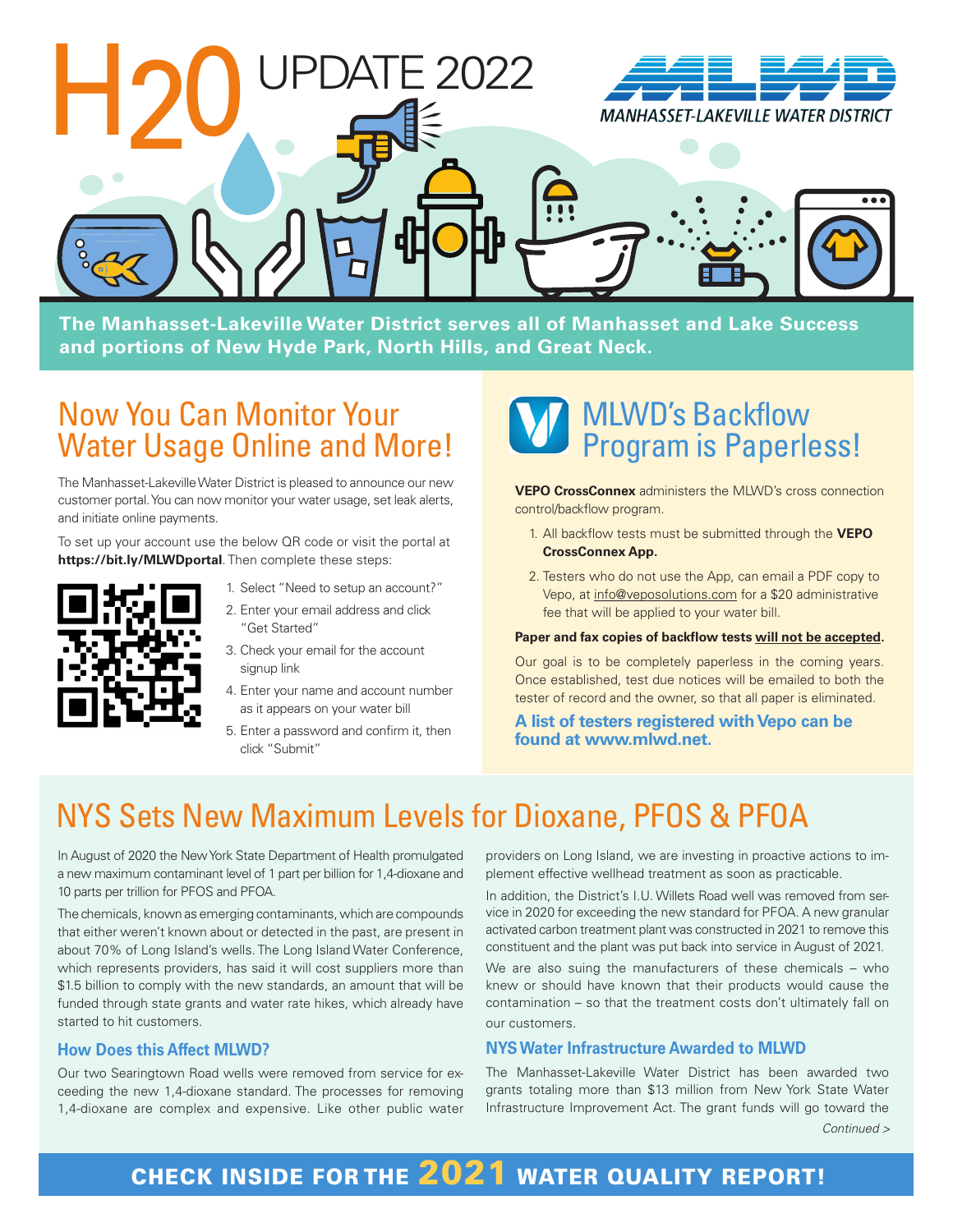# Tired of high water bills? Switch to a Smart Irrigation Controller!

**FROM EPA** 

# **Lawn Irrigation—Water Smarter!**

#### *Convert to a "WaterSense" Smart Sprinkler System*

The Manhasset-Lakeville Water District continues to offer up to a \$150 dollar rebate for customers who purchase and install a smart irrigation controller in 2022. The District has issued over 200 rebates since the program's inception in 2019. Smart irrigation controllers can significantly reduce irrigation while still maintaining a healthy green lawn. In addition to the rebate, owners can expect to see aterSense their usage fees drop, so that over time, these devices will

pay for themselves.

# **\$150 REBATE OFF On a WaterSense Smart Irrigation Controller**

**MLWD customers who purchase and install a WaterSense smart irrigation controller in 2022 can apply for a \$150 rebate.** 

Any controller labeled "WaterSense" will qualify for the rebate.

# Free Lead Service Pipe Inspections

Lead leaches into a homeowner's supply primarily through lead service pipes and to a lesser extent through common household plumbing containing lead solder. Lead pipes were the typical choice for water services in the early 1900s. By the 1950's most water utilities had switched to copper services. If your home was built earlier than 1950, there is a chance you may have a lead service line which should be replaced.

## **What Do Lead Service Lines Look Like?**

Lead service lines are generally a dull gray color and are very soft. You can identify them easily by carefully scratching with a key or screw driver. If the pipe is made of lead, the scratch will be a bright silver color.

Lead service lines are usually connected to residential plumbing using solder. If you look for where the service pipe comes through the basement wall, a lead line will typically have a solder "bulb" where it connects to the plumbing.



If you suspect that you have a lead line or if you are unsure, please contact the District to

schedule an inspection.

#### **Maximum Contaminant Levels** *(Continued from page 1)*

construction of two state-of-the-art treatment facilities, a total \$21 million investment. The new plants are being specifically designed to remove 1,4-dioxane from three District supply wells.

The funding will cover 60 percent of the total capital costs associated with the installation of the advanced oxidation process (AOP) and granular activated carbon (GAC) treatment systems at our Searingtown and Shelter Rock Road plants. This innovative treatment combination is required to eliminate the trace amounts of 1,4-dioxane being detected in three of the District's supply wells.

# **What is a Smart Sprinkler System?**

A Smart Sprinkler System has an irrigation controller that can be operated through a smartphone, tablet or laptop. The Wi-Fi smart controller manages the entire irrigation process of a home. It can:

- Allow users to program irrigation zones to the grass type, number of shrubs/plants, and shade or sun levels to help prevent over-saturation and runoff
	- Connect to local weather stations and various sensors throughout the irrigation system

**To file for a rebate, submit an invoice along with the make and model of the eligible controller to:** 

The Manhasset-Lakeville Water District, Rebate Program 170 East Shore Road, Great Neck, NY 11030 or by Email to Info@mlwd.net

**Offer expires December 31, 2022.**

# Commissioner Brian Morris



Commissioner Brian Morris (right) was recently sworn in for his fifth term. Brian and his family have been active in the Manhasset-Lakeville Water and Fire District for over 50 years. His institutional knowledge continues to be an asset to the District. Pictured here with fellow Commissioners Mark Sauvigne (left) and Steven Flynn (center).

# Our New District Manager



The Board of Commissioners welcomes Hilary Grossman, CPA to the District. "Hilary has brought a wealth of accounting experience and enthusiasm to our front office," stated Commissioner Sauvigne. "We are happy to have her on our team."

**SAVE A TREE! Pay your bill online at MLWD.net!**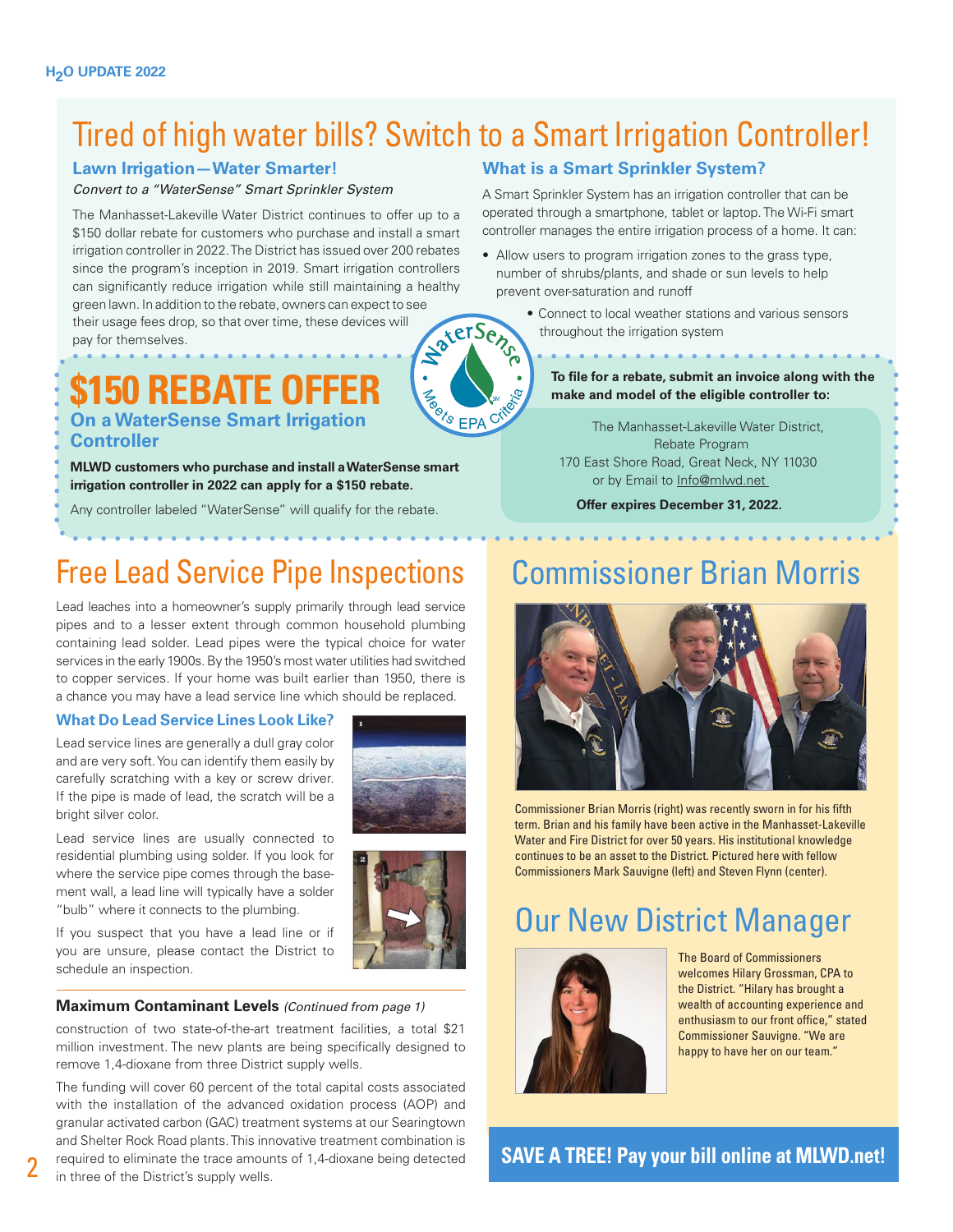

**The Manhasset-Lakeville Water District serves all of Manhasset and Lake Success and portions of New Hyde Park, North Hills, and Great Neck.**



#### **Board of Water Commissioners**

**Chairman Steven L. Flynn**

**Secretary Brian J. Morris**

**Treasurer Mark S. Sauvigne**

## **Superintendent**

**Paul J. Schrader, P.E.**

#### **Headquarters**

**170 East Shore Road Great Neck, NY 11023**

**Public Water Supply ID # 2902836**



*To comply with State and Federal regulations, the Manhasset-Lakeville Water district is issuing an annual report describing the quality of your drinking water. The purpose of this report is to raise your understanding of drinking water and your awareness of the need to protect our drinking water sources.*

# Last year, your tap water met all State drinking water health standards.

We are proud to report that our system did not violate a maximum contaminant level or any other water quality standard.

This report provides an overview of last year's water quality. Included are details about where your water comes from, what it contains, and how it compares to State standards. If you have any questions about this report or concerns regarding your drinking water, please contact *Paul Schrader,* our Superintendent, at (516) 466-4416.

We want you to be informed about your drinking water. To learn more, please attend any of our regularly scheduled board meetings held on Tuesdays 4:00 PM at our headquarters located at 170 East Shore Road. You can also contact the Nassau County Department of Health at (516) 227-9692.

**This document has been prepared in accordance with the following: Part 5-1.72 of the New York State Sanitary Code (10 NYCRR) Federal Consumer Confidence Report Regulation (40 CFR Part 141.151-155; Subpart O)**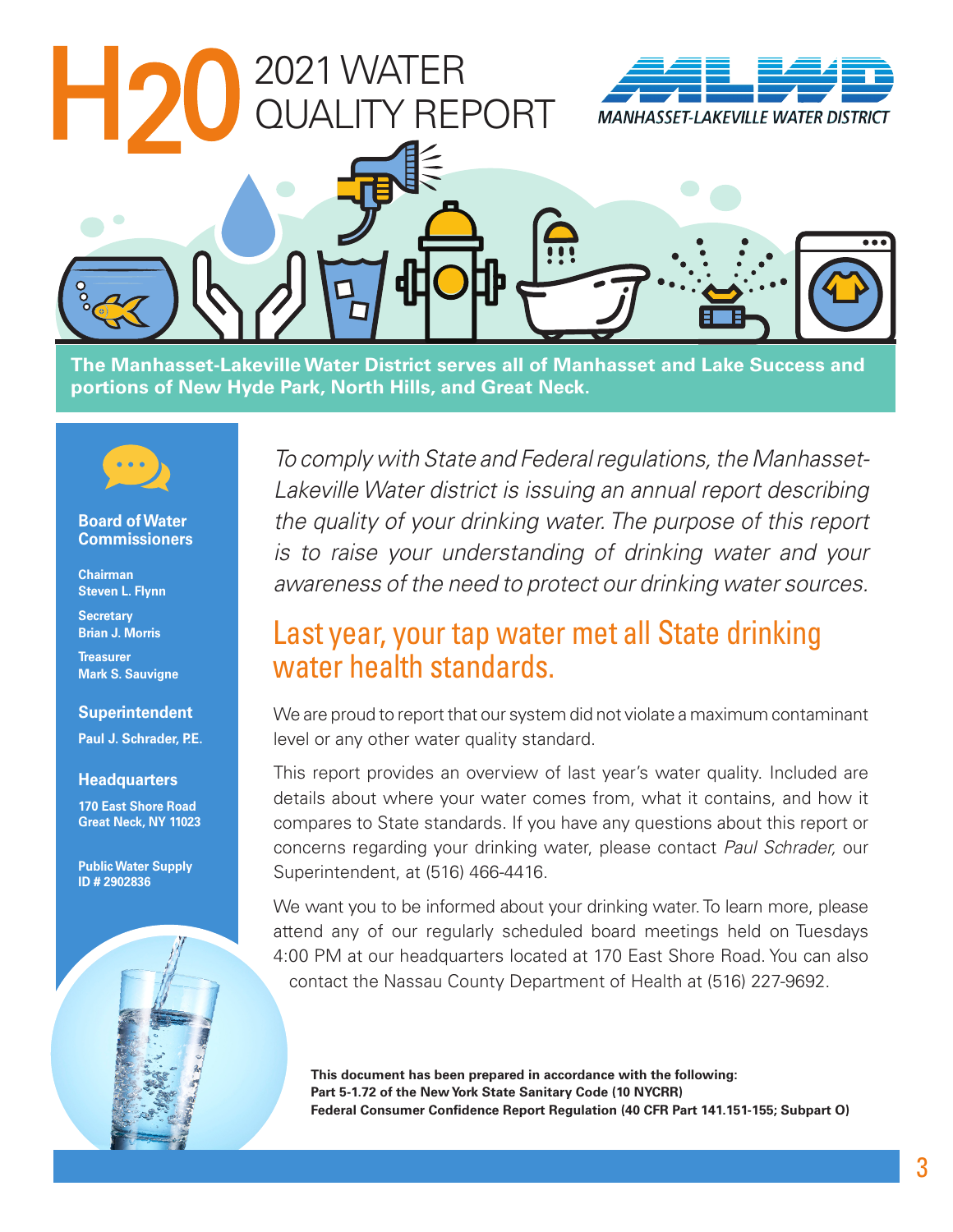# Where Does Drinking Water Come From?

In general, the sources of drinking water (both tap water and bottled water) include rivers, lakes, streams, ponds, reservoirs, springs, and wells. As water travels over the surface of land or through the ground, it dissolves naturally occurring minerals, and, in some cases, radioactive material, and pick up substances resulting from the presence of animals or from human activities. Contaminants that may be present in source water include microbiological contaminants, inorganic contaminants, pesticides and herbicides, organic chemical

contaminants, and radioactive contaminants. In order to ensure that tap water is safe to drink, the State and the EPA prescribes regulations which limit the amount of certain contaminants in water provided by public water systems. The State Health Department and FDA's regulations establish limits for contaminants in bottled water which must provide the same protection for public health. **All water pumped to the distribution system is in compliance with New York State Department of Health Standards for drinking water.** Water pumped from unregulated private wells should not

be used for consumption.

Our Manhasset-Lakeville Water District draws its groundwater supply from the Magothy and Lloyd aquifer systems that underlie our service area. The District currently operates fourteen individual wells located at eleven sites throughout Manhasset, Lake Success, North Hills, Great Neck, and New Hyde Park. Water delivered to your tap is a blend of water produced by the individual wells.

In compliance with the requirements of the Nassau County Department of Health, the District treats our raw water at each facility with Sodium Hydroxide for pH adjustment and with sodium hypochlorite (chlorine) to control bacteria. Volatile organic chemicals found in our

**Bedrock** 

source water are removed using air stripping (aeration) or carbon filtration (adsorption). The raw water from Shelter Rock Road well #2 and Gracefield well are blended before being pumped to the distribution system as a treatment technique for the high nitrate level found in the raw water of Shelter Rock well #2. Nitrate is removed to acceptable levels from Searingtown wells #1 and #2 through ion exchange.

State-certified operators inspect each well location daily to check and record the amounts of chemical treatment added to the water

**MLWD DRAWS ITS WATER SUPPLY from Long Island's two deepest natural aquifers:** ▶ Magothy Aquifer ▶ Lloyd Aquifer

supply and to monitor our wells and pumping stations. We collect representative water samples throughout the distribution system and have them analyzed at an independent New York State approved lab. The Nassau County Department of Health also collects and tests drinking water from our distribution system and reviews all testing results. In addition, our water system and treatment plants are monitored continually by state-of-the-art computer systems for proper operation. Operators are on stand-by 24 hours a day to respond to any emergencies.

### **New MCL's for 1,4-Dioxane, PFOS and PFOA Levels**

During 2020, three wells were removed from service. The two Searingtown Road wells located in North Hills were removed because they did not meet the recently promulgated standard for 1,4-Dioxane. The I.U. Willets well was removed for service because it did not meet the recently promulgated standard for Perfluorooctanoic acid (PFOA). The Searingtown wells remained out of service in 2021 and the design of treatment facilities is underway. The I.U. Willets well was returned to service in August of 2021 upon the completion of its granular activated carbon treatment plant.

> *Water cycle image below reprinted with permission from www.starflowerexperiences.org*

All water pumped to the distribution system is in compliance with New York State Department of Health Standards for drinking water.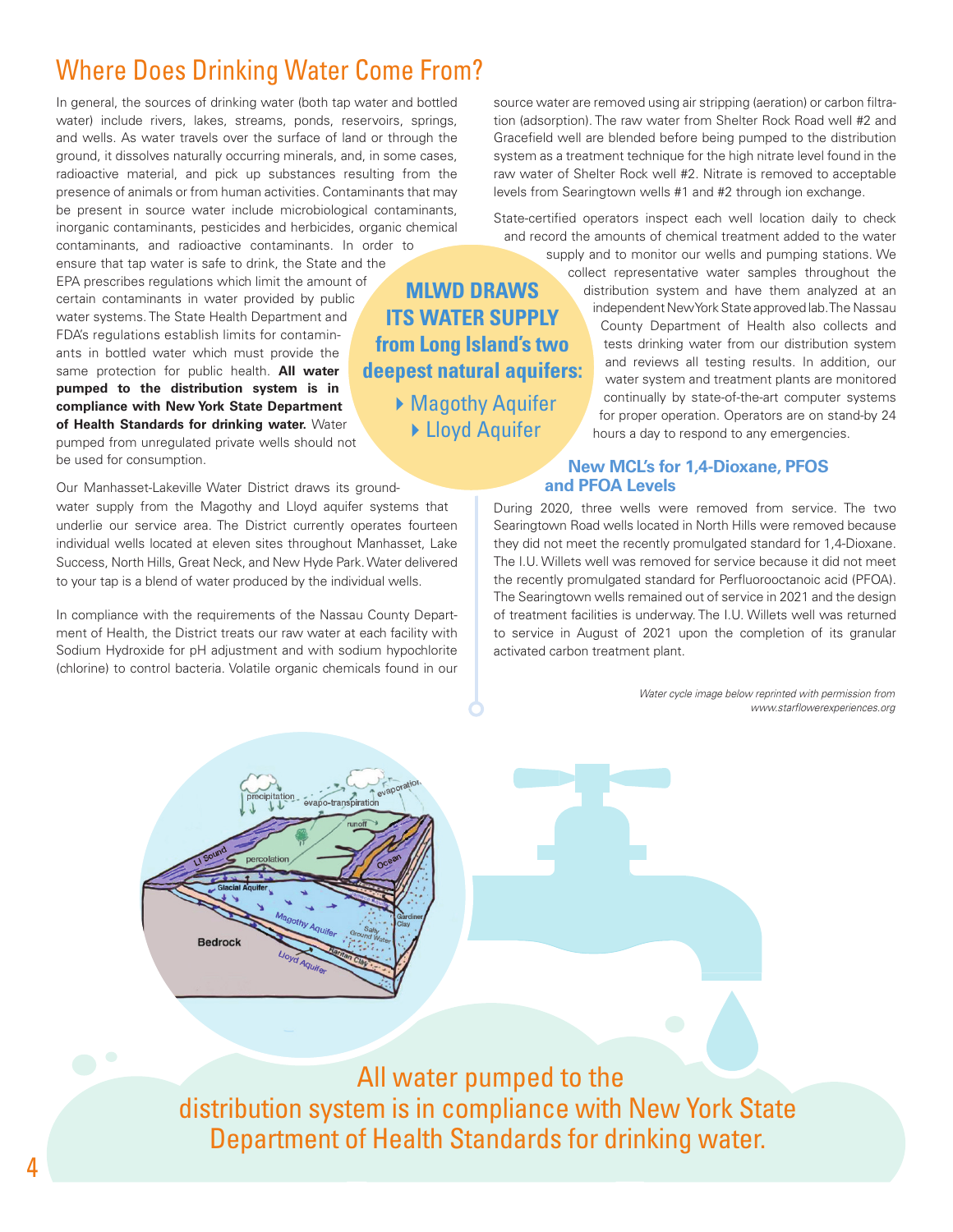# Source Water Assessment

The New York State Department of Health, with assistance from the Nassau County Department of Health and the CDM consulting firm, has completed a source water assessment for our district, based on available information. Possible and actual threats to our drinking water source were evaluated. The source water assessment includes a susceptibility rating based on the risk posed by each potential source of contamination and how rapidly contaminants can move through the subsurface to the wells. The susceptibility of a water supply well to contamination is dependent upon both the presence of potential sources of contamination within the well's contributing area and the likelihood that the contamination can travel through the environment to reach the well. The susceptibility rating is an estimate of the potential for contamination of the source water, it does not mean that the water delivered to customers is, or will become contaminated. The source water assessments provide us with additional information for protecting and managing our resource for the future.

## **Susceptibility Rating**

The source water assessment has rated most of the wells as having a very high susceptibility to industrial solvents and a high to very high susceptibility to nitrates. The very high susceptibility to industrial solvents is due primarily to point sources of contamination related to transportation routes and commercial/industrial facilities and related activities in the assessment area. The high susceptibility to nitrate contamination is attributable to unsewered residential areas, commercial land use, and lawn fertilizers.

# **Nitrate Levels Continue to Rise**

In the early 1970s, the Nassau County Department of Health strongly recommended that the Kings Point-Manhasset Sewage Collection District be created to protect the public water supply. Local civic associations opposed the installations, arguing that sewers would pave the way for large-scale housing developments and buildings, and the proposal was defeated. Consequently, the Manhasset area uses cesspools for sewage disposal.

Since then, the nitrate level in several of the district's wells that draw their water from the Magothy Aquifer have risen steadily

and, in 2004, two of the wells exceeded the maximum allowable level for nitrate in drinking water. In 2009, an additional two wells, Searingtown wells 1 and 2, exceeded the maximum allowable limit. Since the district no longer had the capacity to manage these wells through reduced pumping and blending, a nitrate removal system was built at Searingtown Station.

**A supplement showing laboratory results for analyses of the source water at each well is available for inspection and review at our headquarters located at 170 East Shore Road, Great Neck, NY and at your local library.** 

# **NITRATE CONTAMINATION comes from:**

- ▶ Cesspools
- Commercial land use  $\blacktriangleright$  Lawn fertilizers
- 

# 2021 FACTS AND FIGURES



# **2.228 BILLION** Total Gallons of Water Produced

**Our water system serves over 45,000 people** through over 10,500 individual service connections within a 10.2 square mile service area and *includes the Village of Plandome.* 

**The total amount of water produced in 2021 was 2.240 billion gallons,** which averaged 6.1 million gallons per day. The amount of water delivered to customers was 2.069 billion gallons. Unaccounted for water totaled 7.6%. This water was used to flush mains, fight fires, was lost through leakage or meter error.

**In 2021, the average cost of water was \$2.76 per 1000 gallons used.** The actual rates are based upon consumption per trimester and vary from \$1.35 to \$4.20. In addition to water use charges, District property owners contributed \$3,685,860 in property taxes.

In 2021 the Village of Plandome was charged \$4.85 per 1,000 gallons used. Unlike District residents, the Village of Plandome does not contribute property taxes to the District and therefore pay a higher rate per gallon.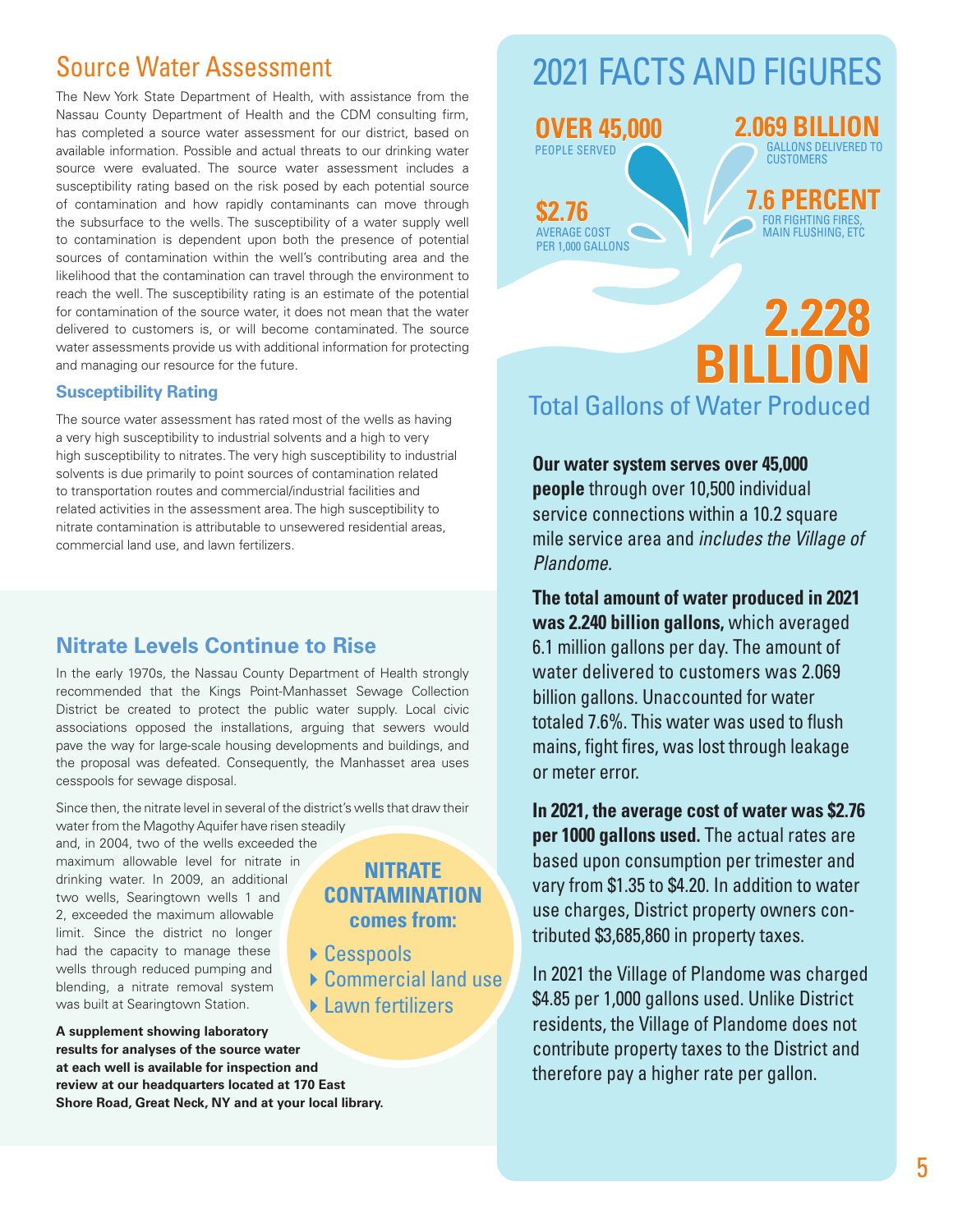# Are There Contaminants in Our Drinking Water?

As the State regulations require, we routinely test your water for numerous contaminants. These contaminants include total coliform, turbidity, inorganic compounds, nitrate, nitrite, lead and copper, volatile organic compounds, total trihalomethanes, haloacetic acids, radiological and synthetic organic compounds. The "Table of Detected Contaminants" depicts which compounds were detected in your drinking water.

It should be noted that all drinking water, including bottled drinking water, may be reasonably expected to contain at least small amounts of some contaminants. The presence does not necessarily indicate that water poses a health risk. More information about contaminants and potential health effects can be obtained by calling:

- **Environmental Protection Agency's Safe Drinking Water Hotline 1-800-426-4791**
- **Nassau County Department of Health at 516-227-9692**

#### **What does this information mean?**

**As you can see by the table, our system had no violations**. We have learned through our testing that some contaminants have been detected; however, these contaminants were detected below New York State requirements. Although nitrate was detected below the MCL, at times it has been detected at levels greater than one-half of the MCL. Therefore, we are required to present the following information on nitrate in drinking water:

**Nitrate: Nitrate in drinking water above 10 mg/l is a health risk for infants of less than six months of age. High nitrate levels in drinking water can cause blue baby syndrome. If you are caring for an infant, you should ask advice from your health care provider.**

Currently, 10 of our 14 active wells have shown trace levels of volatile organic chemicals. The District currently operates seven treatment plants to remove these chemicals from our public supply. The District continues to strive for 100% non-detectable levels of all organic constituents in our finished water.

## **Do I need to take special precautions?**

Although our drinking water met or exceeded state and federal regulations, some people may be more vulnerable to disease causing microorganisms or pathogens in drinking water than the general population. Immuno-compromised persons such as persons with cancer undergoing chemotherapy, persons who have undergone organ transplants, people with HIV/AIDS or other immune system disorders, some elderly, and infants can be particularly at risk from infections. These people should seek advice about drinking water from their health care provider about their drinking water. EPA/CPC guidelines on appropriate means to lesson the risk of infection by Cryptosporidium, Giardia, and other Microbiological contaminants are available from the **Safe Drinking Water Hotline 1-800-426-4791.** 

### **Lead and Copper Testing**

The Manhasset-Lakeville Water District completed its required testing of 30 possible high risk samples for lead and copper levels in 2020. **The results show no violation of the EPA criteria.** Another round of these 30 samples will be tested during the summer of 2023.

#### **Lead**

If present, elevated levels of lead can cause serious health problems, especially for pregnant women and young children. It is possible that lead levels in your home may be higher than at other homes in the community as a result of materials used in your home's plumbing.

The Manhasset-Lakeville Water District is responsible for providing high quality drinking water, but cannot control the variety of materials used in plumbing components. When water has been sitting for several hours, you can minimize the potential for lead exposure by flushing your tap for 30 seconds to 2 minutes before using water for drinking or cooking.

If you are concerned about lead in your water, you may wish to have your water tested. Information on lead in drinking water, testing methods, and steps you can take to minimize exposure is available from the **Safe Drinking Water Hotline 1-800-426-4791** or at **www.epa.gov/safewater/lead.**

# System Improvements

In 2021 the District completed the installation of 2,500 feet of 12" water main in Munsey Park on Park Avenue and 1,500 feet of 12" water main on Maple Avenue in Manhasset. In 2021 the District plans to install new water mains on Continental Drive in New Hyde Park, and on Nassau Road and Jayson Avenue in Great Neck. A Granular Activated Carbon filtration system was added to our IU Willets site for the removal PFOS and PFOA.

In addition, an Advanced Oxidation Plant for the removal of 1,4-dioxane and a nitrate removal plant for our Shelter Rock is set to commence construction in 2022. An advance Oxidation Plant is currently in the design phase for our Searingtown site.



# HOW DOES YOUR DRINKING WATER STACK UP?

MLWD's drinking water continues to meet or exceed all federal, state, and local standards for drinking water quality!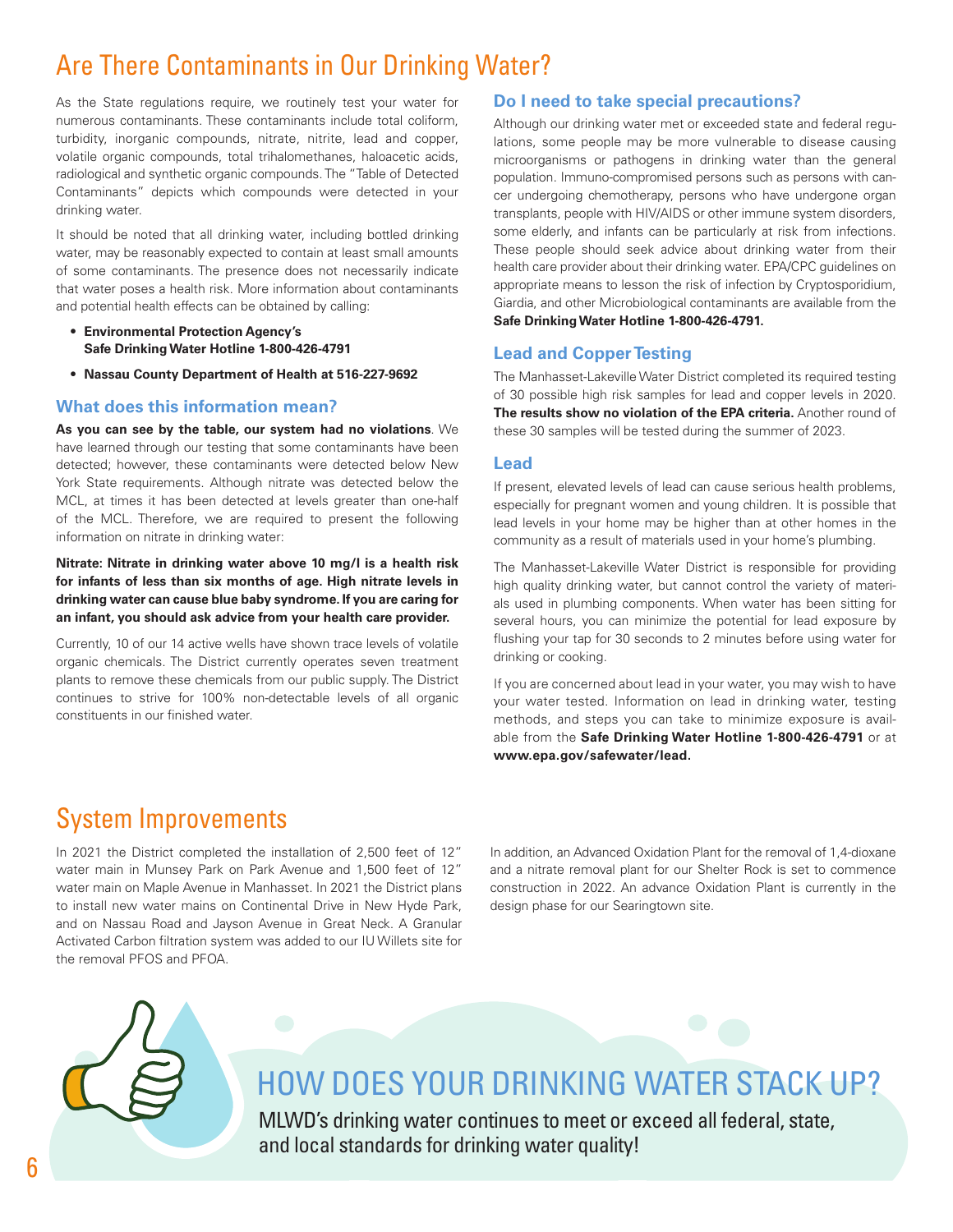# **Definitions**

Action Level or AL: the concentration of a contaminant which, if exceeded, triggers treatment.

**Adsorption:** works on the principle of adhesion. In our filtering process, organic contaminants are attracted to granular activated carbon and adhere to its surface by a combination of complex physical forces and chemical action. The process removes organic chemicals to nondetectable levels.

**Aeration:** the process of bringing air and water into contact in order to release volatile chemicals. In our air stripping process, packed aeration towers and blowers are used to remove volatile organics to non-detectable levels.

**Health Advisory or HA:** an estimate of acceptable drinking water levels for a chemical substance based on health effects information; a health advisory is not a legally enforceable Federal standard, but serves as technical guidance to assist Federal, State, and local officials.

**Inorganic contaminants:** such as salts and metals, which can be naturally occurring or result from urban water run off, industrial or domestic wastewater discharges, oil and gas production, mining, or farming.

**Maximum Contaminant Level or MCL:** the highest level of a contaminant that is allowed in drinking water. MCLs are set as close to the MLCGs as possible.

**Maximum Contaminant Level Goal or MCLG:**  the level of a contaminant in drinking water below which there is no known or expected health risk. MCLGs allow for a margin of safety.

**Maximum Residual Disinfectant Level or MRDL:** the highest level of a disinfectant allowed in drinking water.

**Maximum Residual Disinfectant Level Goal:**  the level of a drinking water disinfectant below which there is no known of expected health risk.

**Microbiological contaminants**: such as viruses and bacteria, which may come from sewage treatment plants, septic systems, agricultural livestock operations, and wildlife.

**Micrograms per liter or ug/l:** corresponds to one part liquid in one billion parts of liquid (parts per billion - ppb)

**Milligrams per liter or mg/l:** corresponds to one part liquid in one million parts of liquid (parts per million - ppm)

**Nanograms per liter or ng/l:** corresponds to one part liquid in one trillion parts of liquid (parts per trillion - ppt)

**Non-Detects or ND:** laboratory analysis indicates that the constituent is not present.

**Organic chemical contaminants:** including synthetic and volatile organic chemicals, which are by-products of industrial processes, and petroleum production, and can also come from gas stations, urban stormwater runoff, and septic systems.

**Pesticides and herbicides:** which may come from a variety of sources such as agriculture, urban stormwater runoff, and residential uses.

**Picocuries per liter or pCi/L:** a measure of radioactivity in water.

**Radioactive contaminants:** which can be naturally occurring or be the result of oil and gas production or mining activities.

# Table of Detected Contaminants

| <b>Parameter</b>                                               | <b>Violation</b><br>Yes/No                                 | Level<br><b>Detected</b><br>(Range)                                                                                                     | Date of<br><b>Highest</b><br><b>Detection</b> | Limit<br>(MCL)                                                                                                                                                    | <b>Regulatory Regulatory</b><br>Goal<br>(MCLG) | <b>Unit of</b><br><b>Measure</b>         | <b>Likely Source</b><br>of<br><b>Contaminant</b>                                                                     |  |
|----------------------------------------------------------------|------------------------------------------------------------|-----------------------------------------------------------------------------------------------------------------------------------------|-----------------------------------------------|-------------------------------------------------------------------------------------------------------------------------------------------------------------------|------------------------------------------------|------------------------------------------|----------------------------------------------------------------------------------------------------------------------|--|
| <b>Physical</b>                                                |                                                            |                                                                                                                                         |                                               |                                                                                                                                                                   |                                                |                                          |                                                                                                                      |  |
| pH                                                             | N <sub>0</sub>                                             | $7.5 - 8.4$                                                                                                                             | 06/09/21                                      | $6.5 - 8.5$                                                                                                                                                       | n/a                                            | n/a                                      | Naturally                                                                                                            |  |
| Alkalinity                                                     | N <sub>o</sub>                                             | $6 - 144$                                                                                                                               | 07/07/21                                      | n/a                                                                                                                                                               | n/a                                            | mg/l                                     | Present in the                                                                                                       |  |
| Calcium Hardness                                               | N <sub>o</sub>                                             | $5 - 78$                                                                                                                                | 05/17/21                                      | n/a                                                                                                                                                               | n/a                                            | mg/l                                     | Environment                                                                                                          |  |
| <b>Total Hardness</b>                                          | <b>No</b>                                                  | $10 - 157$                                                                                                                              | 05/17/21                                      | n/a                                                                                                                                                               | n/a                                            | mg/l                                     |                                                                                                                      |  |
| <b>Disinfectants</b>                                           |                                                            |                                                                                                                                         |                                               |                                                                                                                                                                   |                                                |                                          |                                                                                                                      |  |
| Chlorine                                                       | No                                                         | $0.26 - 0.72$                                                                                                                           | 05/17/21                                      | $\overline{4}$                                                                                                                                                    | n/a                                            | mg/l                                     | n/a                                                                                                                  |  |
| <b>Inorganic Contaminants</b>                                  |                                                            |                                                                                                                                         |                                               |                                                                                                                                                                   |                                                |                                          |                                                                                                                      |  |
| Barium                                                         | No                                                         | ND - 26                                                                                                                                 | 11/04/21                                      | 2000                                                                                                                                                              | 2000                                           | ug/l                                     |                                                                                                                      |  |
| Calcium                                                        | N <sub>0</sub>                                             | ND - 31                                                                                                                                 | 05/17/21                                      | n/a                                                                                                                                                               | n/a                                            | mg/l                                     |                                                                                                                      |  |
| Chloride                                                       | No                                                         | $3 - 180$                                                                                                                               | 09/15/21                                      | 250                                                                                                                                                               | 250                                            | mg/l                                     |                                                                                                                      |  |
| Fluoride                                                       | N <sub>o</sub>                                             | ND - 150                                                                                                                                | 09/22/21                                      | 2,200                                                                                                                                                             | n/a                                            | ug/l                                     | Erosion of                                                                                                           |  |
| Iron                                                           | No                                                         | ND - 70                                                                                                                                 | 09/15/21                                      | 300                                                                                                                                                               | n/a                                            | $\lg$ /l                                 | Natural                                                                                                              |  |
| Magnesium                                                      | N <sub>0</sub>                                             | $1 - 19$                                                                                                                                | 09/15/21                                      | n/a                                                                                                                                                               | n/a                                            | mg/l                                     |                                                                                                                      |  |
| Manganese                                                      | No                                                         | ND - 35                                                                                                                                 | 06/11/21                                      | 300                                                                                                                                                               | n/a                                            | ug/l                                     | Deposits                                                                                                             |  |
| Nickel                                                         | No                                                         | ND - 10                                                                                                                                 | 09/21/21                                      | 100                                                                                                                                                               | n/a                                            | ug/l                                     |                                                                                                                      |  |
| Selenium                                                       | No                                                         | $ND - 3$                                                                                                                                | 09/22/21                                      | 50<br>$\ast$                                                                                                                                                      | n/a<br>$\ast$                                  | ug/l                                     |                                                                                                                      |  |
| Sodium                                                         | N <sub>o</sub>                                             | $3 - 65$                                                                                                                                | 07/07/21                                      |                                                                                                                                                                   |                                                | mg/l                                     |                                                                                                                      |  |
| Sulfate                                                        | No<br><b>No</b>                                            | ND - 30                                                                                                                                 | 09/22/21                                      | 250                                                                                                                                                               | n/a                                            | mg/l                                     |                                                                                                                      |  |
| Zinc                                                           |                                                            | ND - 140                                                                                                                                | 09/23/21                                      | 5000                                                                                                                                                              | n/a                                            | ug/l                                     |                                                                                                                      |  |
| <b>Nitrate</b>                                                 | N <sub>o</sub>                                             | $ND - 6.3$                                                                                                                              | 04/28/21                                      | 10                                                                                                                                                                | 10                                             | mg/l                                     | Leaching from<br>Septic Tanks                                                                                        |  |
| <b>Lead &amp; Copper</b>                                       |                                                            |                                                                                                                                         |                                               |                                                                                                                                                                   |                                                |                                          | Corrosion of                                                                                                         |  |
| Lead                                                           | No                                                         | $(ND-3) ND**$                                                                                                                           | 08/13/20                                      | $AL = 15$                                                                                                                                                         | 0                                              | ug/l                                     | Household                                                                                                            |  |
| Copper                                                         | No                                                         | $(0.6 - 140)$ 50**                                                                                                                      | 06/11/20                                      | $AL = 1300$                                                                                                                                                       | 1300                                           | ug/l                                     | Plumbing                                                                                                             |  |
| <b>Principal Organic Contaminants</b>                          |                                                            |                                                                                                                                         |                                               |                                                                                                                                                                   |                                                |                                          |                                                                                                                      |  |
| 1,1-Dichloroethane                                             | No                                                         | ND - 0.53                                                                                                                               | 10/22/21                                      | 5                                                                                                                                                                 | 0                                              | ug/l                                     | <b>Industrial Solvent</b>                                                                                            |  |
| <b>Synthetic Organic Contaminants</b>                          |                                                            |                                                                                                                                         |                                               |                                                                                                                                                                   |                                                |                                          | Commercial                                                                                                           |  |
| Perfluorooctanesulfonic acid                                   | N <sub>o</sub>                                             | ND - 4.4                                                                                                                                | 09/22/21                                      | 10                                                                                                                                                                | n/a                                            | $\frac{ng}{l}$                           | and Industrial                                                                                                       |  |
| Perfluorooctanoic acid                                         | No                                                         | $ND-5.4$                                                                                                                                | 02/25/21                                      | 10                                                                                                                                                                | n/a                                            | $\frac{ng}{l}$                           | Applications                                                                                                         |  |
| 1,4-Dioxane                                                    | <b>No</b>                                                  | ND - 0.87                                                                                                                               | 03/18/21                                      | $\mathbf{1}$                                                                                                                                                      | n/a                                            | ug/l                                     | <b>Industrial Solvent</b><br><b>Stabilizer</b>                                                                       |  |
| <b>Radionuclides</b>                                           |                                                            |                                                                                                                                         |                                               |                                                                                                                                                                   |                                                |                                          |                                                                                                                      |  |
| Gross Alpha                                                    | <b>No</b>                                                  | ND - 3.8                                                                                                                                | 11/14/19                                      | 15                                                                                                                                                                | n/a                                            | pCi/l                                    |                                                                                                                      |  |
| Gross Beta                                                     | <b>No</b>                                                  | ND - 4.8                                                                                                                                | 11/14/19                                      | 50                                                                                                                                                                | n/a                                            | pCi/l                                    | Erosion of                                                                                                           |  |
| Uranium                                                        | <b>No</b>                                                  | $ND - 3.8$                                                                                                                              | 11/14/19                                      | 30                                                                                                                                                                | n/a                                            | pCi/l                                    | <b>Natural Deposits</b>                                                                                              |  |
| <b>Combined Radium</b>                                         | <b>No</b>                                                  | $ND - 3.2$                                                                                                                              | 11/19/19                                      | $5***$                                                                                                                                                            | n/a                                            | pCi/l                                    |                                                                                                                      |  |
| <b>Disinfection By-Products Rule</b><br>Disinfection           |                                                            |                                                                                                                                         |                                               |                                                                                                                                                                   |                                                |                                          |                                                                                                                      |  |
| <b>Total Trihalomethanes</b>                                   | No                                                         | $ND - 5.5$                                                                                                                              | 12/06/21                                      | 80                                                                                                                                                                | n/a                                            | ug/l                                     | <b>By-Products</b>                                                                                                   |  |
| <b>Unregulated Contaminant Monitoring Rule Cycle 3 (UCMR3)</b> |                                                            |                                                                                                                                         |                                               |                                                                                                                                                                   |                                                |                                          |                                                                                                                      |  |
| Perfluoroheptanoic acid                                        | No                                                         | ND - 4.5                                                                                                                                | 12/29/20                                      | 50,000                                                                                                                                                            | n/a                                            | $\frac{ng}{l}$                           | Commercial                                                                                                           |  |
| Perfluorohexanesulfonic acid                                   | No                                                         | ND - 3.9                                                                                                                                | 02/14/20                                      | 50,000                                                                                                                                                            | n/a                                            | $\frac{ng}{l}$                           | and Industrial                                                                                                       |  |
| Perfluorononanoic acid                                         | No                                                         | ND - 68.5                                                                                                                               | 07/23/20                                      | 50,000                                                                                                                                                            | n/a                                            | $\frac{ng}{l}$                           | Applications                                                                                                         |  |
| <b>Contaminants Tested for But Not Detected</b>                |                                                            |                                                                                                                                         |                                               |                                                                                                                                                                   |                                                |                                          |                                                                                                                      |  |
| 1.3-Dichloropropane<br>1,4-Dichlorobenzene                     | Di(2-Ethylhexyl)adipate<br>Di(2-ethylhexyl)phthalate       | Dalapon<br>Dibromochloromethane<br>Dicamba<br>Dichlorodifluoromethane<br>Dieldrin<br>Dinoseb<br>Dioxin<br>Diquat<br>Endothall<br>Endrin |                                               | Hexachlorocyclopentadiene<br>Isopropylbenzene<br>Lindane<br>m,p-Xylene<br><b>MBAS</b><br>Mercury<br>Methomyl<br>Methoxychlor<br>Methylene chloride<br>Metolachlor |                                                | perfluorohexanesulfonic acid<br>Picloram |                                                                                                                      |  |
| 2,2-Dichloropropane<br>2,4,5-TP (Silvex)<br>$2,4-D$            | Bromobenzene<br>Bromochloromethane<br>Bromodichloromethane |                                                                                                                                         |                                               |                                                                                                                                                                   |                                                |                                          | Propachlor<br>sec-Butylbenzene<br>Silver<br>Simazine<br>Styrene<br>tert-Butylbenzene<br>Tetrachloroethene<br>Toluene |  |
| 2/4-Chlorotoluene                                              | Bromomethane                                               |                                                                                                                                         |                                               |                                                                                                                                                                   |                                                |                                          |                                                                                                                      |  |
| 3-Hydroxycarbofuran<br>p-IsopropyItoluene                      | Butachlor<br>Cadmium                                       |                                                                                                                                         |                                               |                                                                                                                                                                   |                                                |                                          |                                                                                                                      |  |
| Alachlor                                                       | Carbaryl                                                   |                                                                                                                                         |                                               |                                                                                                                                                                   |                                                |                                          |                                                                                                                      |  |
| Aldicarb                                                       | Carbofuran                                                 |                                                                                                                                         |                                               |                                                                                                                                                                   |                                                |                                          |                                                                                                                      |  |
| Aldicarb sulfone<br>Aldicarb sulfoxide                         | Carbon tetrachloride<br>Chlordane                          | Ethylbenzene<br>Fluoride                                                                                                                |                                               | Metribuzin<br>Molybdenum                                                                                                                                          |                                                | Toxaphene                                | trans-1,2-Dichloroethene                                                                                             |  |
| Aldrin                                                         | Chlorobenzene                                              | Free Cyanide                                                                                                                            |                                               | n-Butylbenzene                                                                                                                                                    |                                                |                                          | trans-1,3-Dichloropropene                                                                                            |  |
| Antimony                                                       | Chlorodifluoromethane                                      |                                                                                                                                         | Freon 113                                     |                                                                                                                                                                   | Nitrate as N                                   |                                          | Trichloroethene                                                                                                      |  |
| Arsenic<br>Atrazine                                            | Chloroethane<br>Chloromethane                              | Glyphosate<br>Heptachlor                                                                                                                |                                               | n-Propylbenzene                                                                                                                                                   | Nitrogen, Ammonia (As N)                       | Vinyl chloride                           | Trichlorofluoromethane                                                                                               |  |
| Benzene                                                        | cis-1,2-Dichloroethene                                     | Heptachlor epoxide                                                                                                                      |                                               | <b>Oxamyl</b>                                                                                                                                                     |                                                |                                          | Halo Acetic Acids                                                                                                    |  |
| Benzo(a)pyrene                                                 | cis-1,3-Dichloropropene                                    | Hexachlorobenzene                                                                                                                       |                                               | o-Xylene                                                                                                                                                          |                                                |                                          |                                                                                                                      |  |

 \* Water containing more than 20 mg/l of sodium should not be used for drinking by people on severely restricted sodium diets. Water containing more than 270 mg/l of sodium should not be used for drinking by people on moderately restricted sodium diets.

 \*\* The level presented represents the 90th percentile of the 30 sites tested. The 90th percentile is equal to or greater than 90% of the lead and copper values detected in the water system.

Hexachlorobutadiene

\*\*\* The MCL calculation is for Combined Radium (Ra226 + Ra228) and the regulatory limit is 5 pCi/l.

Benzo(a)pyrene cis-1,3-Dichloropropene Hexachlorobenzene o-Xylene cis-1,3-Dichloropropene Hexachlorobenzene o-Xylene<br>Bervllium Cobalt Cobalt Hexachlorobutadiene PCB Screen